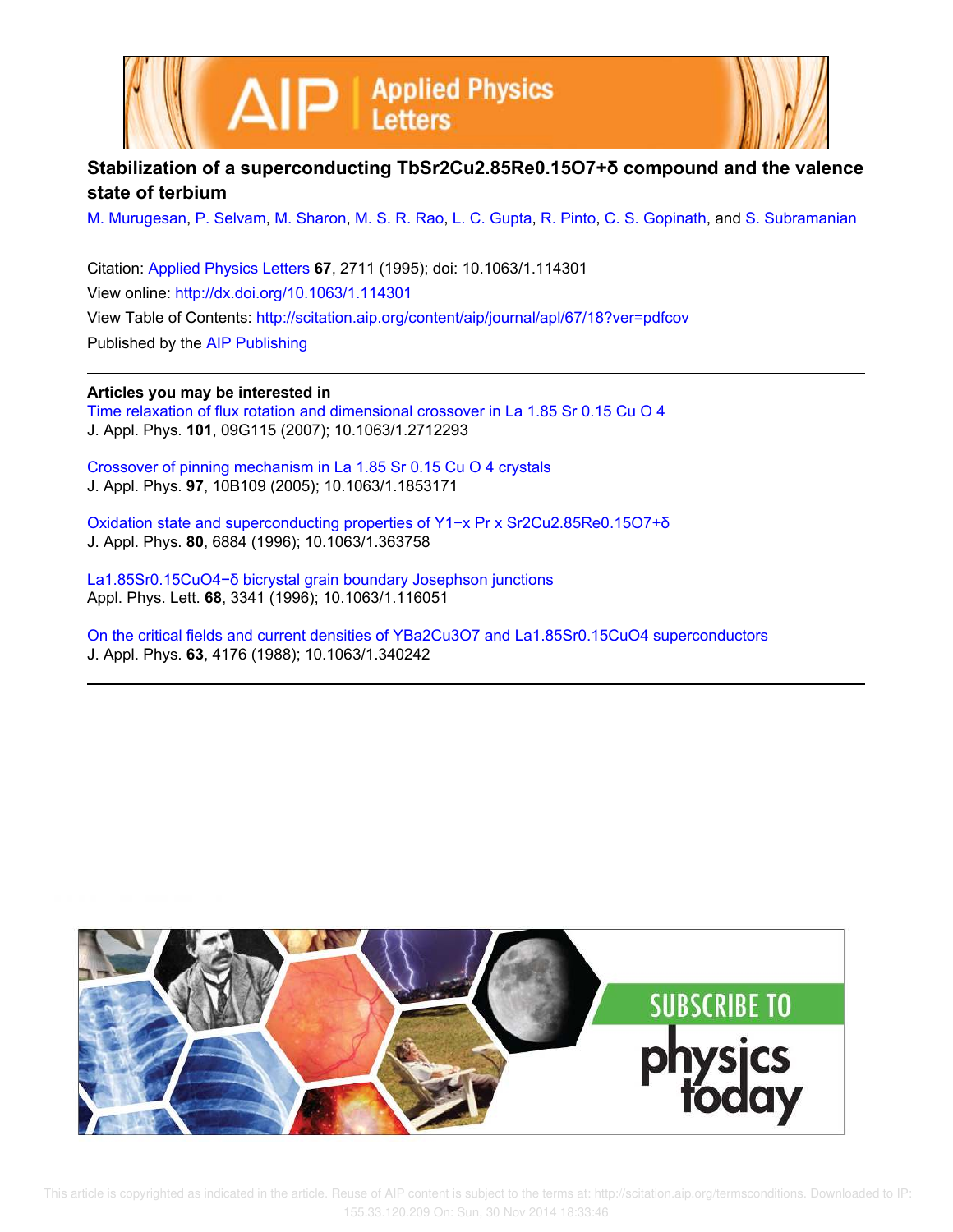## **Stabilization of a superconducting TbSr2Cu2.85Re0.15O7**1<sup>d</sup> **compound and the valence state of terbium**

M. Murugesan, P. Selvam, and M. Sharon *Department of Chemistry, Indian Institute of Technology, Powai, Bombay 400 076, India*

M. S. R. Rao, L. C. Gupta, and R. Pinto<sup>a)</sup> *Tata Institute of Fundamental Research, Colaba, Bombay 400 005, India*

C. S. Gopinath and S. Subramanian *R.S.I.C., Indian Institute of Technology, Madras 600 036, India*

(Received 5 June 1995; accepted for publication 22 August 1995)

A single-phase Sr-based Tb-123 phase has been synthesized by chemical stabilization. TbSr<sub>2</sub>Cu<sub>2.85</sub>Re<sub>0.15</sub>O<sub>7+ $\delta$ </sub> exhibits superconductivity at  $T_{c,zero}$ =22 K. X-ray diffraction results suggest a relatively small orthorhombicity and neutron diffraction studies indicate an excess oxygen content  $(\geq 7.2)$  in the sample. Tb is present as a trivalent ion in the superconducting phase as derived from x-ray photoelectron spectroscopy. © *1995 American Institute of Physics.*

It has been well established that a  $LnBa_2Cu_3O_{7-\delta}$  (Ln-123) phase exists for  $Ln=Y$  or lanthanides except Ce and Tb. The superconducting transition temperature  $T_c$  has no significant effect on the quaternary element  $(88-92 \text{ K}, \text{Ref. } 1)$ except for Pr which does not superconduct while the Ce and Tb analog do not exist owing to the formation of stable ternary oxides,<sup>2</sup> viz. BaCeO<sub>3</sub> and BaTbO<sub>3</sub>, respectively. However, the partial substitution of Pr for Y in YBa<sub>2</sub>Cu<sub>3</sub>O<sub>7- $\delta$ </sub> results in the suppression of  $T_c$  while Tb does not alter the  $T_c$ .<sup>3</sup> On the other hand, no superconducting single phase has yet been synthesized in the analogous system  $\text{LnSr}_2\text{Cu}_3\text{O}_{7-\delta}$  under normal pressure.<sup>4</sup> Interestingly, such metastable Sr-based 1-2-3 phases have successfully been synthesized by chemical substitution at the Cu site.<sup>5–7</sup> In this letter, we focus over attention on the single-phase synthesis and characterization of TbSr<sub>2</sub>Cu<sub>2.85</sub>Re<sub>0.15</sub>O<sub>7+ $\delta$ </sub>.

Although the most stable oxidation state of lanthanide elements is trivalent, elements such as Ce, Pr, and Tb exhibit ambivalent (trivalent and tetravalent) states. $8$  Since the redox potential of Tb  $(Tb^{4+} + e^- \rightarrow Tb^{3+}; E^0 = 3.1 \text{ V})$  is close to Pr  $~(Pr^{4+} + e^- \rightarrow Pr^{3+}; E^0 = 3.2 \text{ V})$ , it is worthwhile to study the valence state of Tb in superconducting TbSr<sub>2</sub>Cu<sub>2.85</sub>Re<sub>0.15</sub>O<sub>7+ $\delta$ </sub>. The results could possibly be extended to the Pr system, since there is considerable controversy over the valence state of Pr. For example, magnetic<sup>9</sup> and chemical<sup>10</sup> studies account for the tetravalent state, while x-ray photoelectron spectroscopy  $(XPS)^{11}$  and x-ray absorption near-edge spectroscopy  $(XANES)^{12}$  investigations suggest the trivalent state. On the contrary, neutron diffraction<sup>13</sup> and x-ray absorption studies $14$  have revealed a mixed valence state. Although the spectroscopic studies of pure and substituted Pr-123 indicate a trivalent state, it is however difficult to assess the true value of Pr from the XPS core levels, i.e., the Pr  $(3d_{5/2})$  level overlaps directly with the Cu  $(2p_{3/2})$ level and hence, the dilemma. On the other hand, the interpretation of Tb core level spectra is straightforward and it is free from interferences. Hence, we report here the XPS results of the Tb  $(4d_{5/2})$  level in TbSr<sub>2</sub>Cu<sub>2.85</sub>Re<sub>0.15</sub>O<sub>7+ $\delta$ </sub>.

Polycrystalline samples with the nominal composition of TbSr<sub>2</sub>Cu<sub>2.85</sub>Re<sub>0.15</sub>O<sub>7+ $\delta$ </sub> were prepared by a conventional solid-state route with stoichiometric amounts of 99.99% purity  $Tb_4O_7$ , SrCO<sub>3</sub>, CuO, and ReO<sub>3</sub>. The experimental details can be seen elsewhere.<sup>7</sup> The phase purity of the samples was checked by a JEOL JDX 8030 x-ray diffractometer  $(XRD)$ , fitted with a secondary beam graphite monochromator using Cu  $K\alpha$  radiation. The composition of the sample was analyzed by energy dispersive  $x$ -ray  $(EDX)$  analysis. The electrical resistivity of the samples were measured by a standard four-probe technique. ac-susceptibility measurements were carried out on a pellet using an ac susceptometer (Sumitomo superconducting property measurement system) in a field of 0.1 Oe and 313 Hz. XPS measurements were performed in a VG Scientific ESCALAB Mark-II spectrometer with a base pressure of about  $10^{-9}$  mbar. The binding energies reported here were corrected from reference carbon (1*s*) core level energy at 284.5 eV. The excitation source was Mg  $K\alpha$  radiation  $(1253.6 \text{ eV})$  and the surfaces were cleaned prior to analysis by scraping.

Figure 1 depicts the XRD patterns of TbSr<sub>2</sub>Cu<sub>2.85</sub>Re<sub>0.15</sub>O<sub>7+ $\delta$ </sub> and for comparison the Y analog is also included. All the peaks could be indexed on the basis of orthorhombic symmetry  $(1-2-3$  type) and the unit cell parameters were derived using a least-squares fit method. The lattice constants are  $a=3.822$  Å;  $b=3.826$  Å, and  $c=11.507$ Å, which suggests that the observed orthorhombicity  $e = (b$  $(a-a)/(b+a)$  is relatively small compared to the  $LnBa<sub>2</sub>Cu<sub>3</sub>O<sub>7-δ</sub>$  system.<sup>15</sup> The impurity lines indicated by an asterisk (\*) in the XRD of TbSr<sub>2</sub>Cu<sub>2.85</sub>Re<sub>0.15</sub>O<sub>7+ $\delta$ </sub> do not pertain to any known Re/Tb containing phases. From the resistivity plots of  $TbSr_2Cu_{2.85}Re_{0.15}O_{7+\delta}$  (Fig. 2), it can be seen that the compound exhibits moderate metallic behavior and superconducts at about  $(T_{c,\text{zero}})$  22 K. The inset of Fig. 2 shows the  $\chi'$ -*T* variation  $(T_c \approx 23$  K) for  $TbSr<sub>2</sub>Cu<sub>2.85</sub>Re<sub>0.15</sub>O<sub>7+\delta</sub>$  which is in close agreement with that obtained from the  $\rho$ -*T* plot. Saturation of the signal at low temperature (in the  $\chi'$ -*T* plot) shows the bulk nature of superconductivity in this sample. Neutron diffraction results a)Electronic mail: rpinto@tifrvax.tifr.res.in show that oxygen content in these compounds is  $\geq 7.2$ , <sup>16</sup>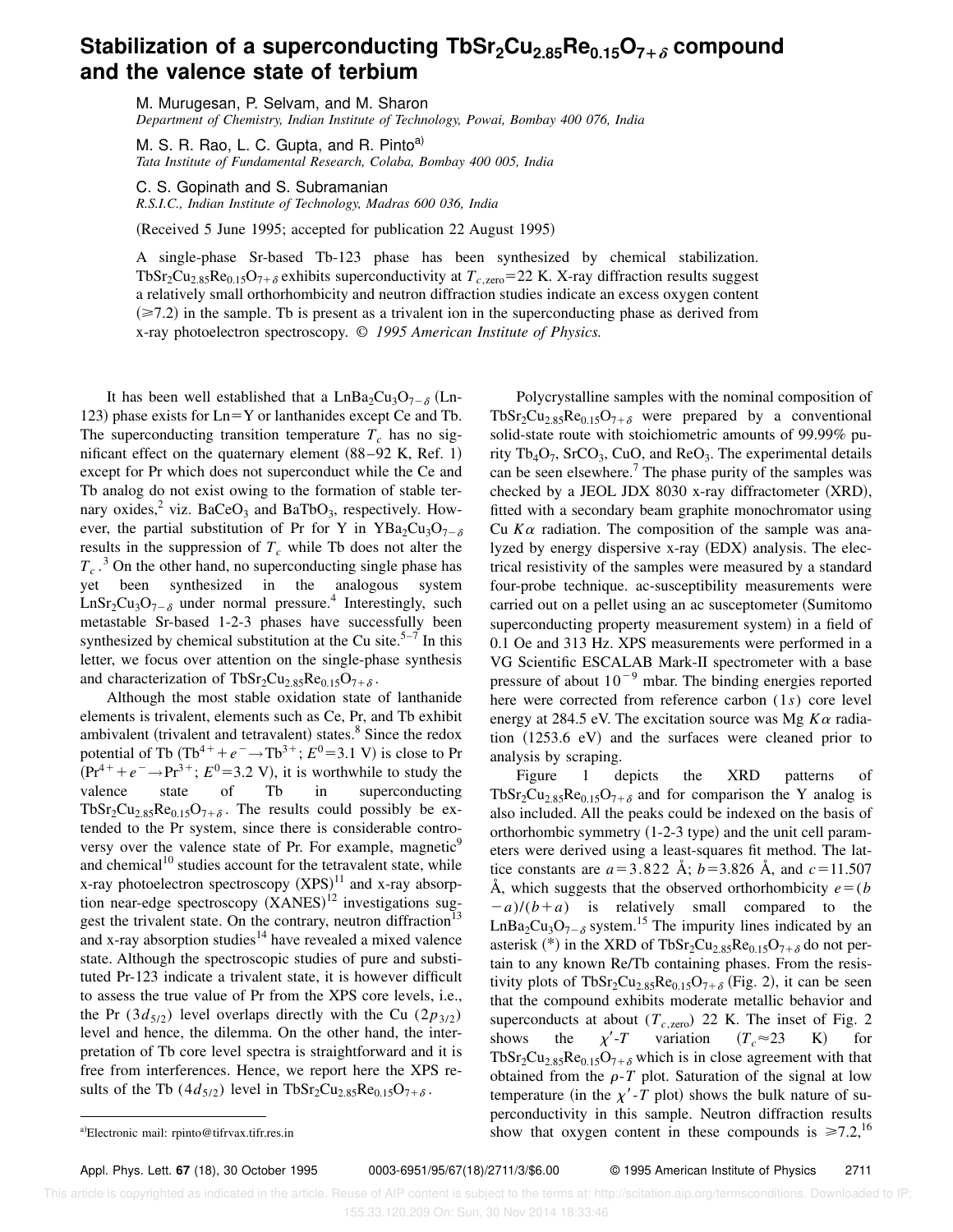

FIG. 1. XRD traces of  $TbSr_2Cu_{2.85}Re_{0.15}O_{7+\delta}$  and  $YSr_2Cu_{2.85}Re_{0.15}O_{7+\delta}$ . Unidentified impurity phase is marked by asterisk  $(*)$ .

indicating that the Re atom could be in a higher valence  $(6+)$ state. This is well supported by the analysis of the Re  $(4f_{7/2})$  core level spectrum which suggests that Re is in a hexavalent ( $\sim$ 45.1 eV) state.<sup>17</sup> From these results, it can be derived that terbium ions exist in a trivalent state like the other Ln ions in LnBa<sub>2</sub>Cu<sub>3</sub>O<sub>7- $\delta$ </sub>. Existence of Tb in a +3 valence state has been reported in partially substituted  $Y_{1-x}Tb_xBa_2Cu_3O_{7-\delta}$  and  $Lu_{1-x}Tb_xBa_2Cu_3O_{7-\delta}$  by Fincher and Blanchet<sup>3</sup> and Gnanasekar et al.,<sup>18</sup> respectively.

The XPS spectra of the Tb  $(4d_{5/2})$  core level of TbSr<sub>2</sub>Cu<sub>2.85</sub>Re<sub>0.15</sub>O<sub>7+ $\delta$ </sub> and Tb<sub>4</sub>O<sub>7</sub> are shown in Fig. 3. A single peak at 149.5 eV corresponds to Tb in the trivalent state in TbSr<sub>2</sub>Cu<sub>2.85</sub>Re<sub>0.15</sub>O<sub>7+ $\delta$ </sub>. For comparison we have carried out the analysis for  $Tb_4O_7$ , which is also the starting material. The latter shows the presence of two peaks of equal intensity indicative of both trivalent and tetravalent states



FIG. 2. Normalized resistivity plot of  $TbSr_2Cu_{2.85}Re_{0.15}O_{7+\delta}$  and  $\text{YSr}_2\text{Cu}_{2.85}\text{Re}_{0.15}\text{O}_{7+\delta}$ . The inset shows the  $\chi'_{ac}$  of TbSr<sub>2</sub>Cu<sub>2.85</sub>Re<sub>0.15</sub>O<sub>7+ $\delta$ </sub>.



FIG. 3. XPS core level  $[\text{Tb}(4d_{5/2})]$  spectra of  $\text{TbSr}_2\text{Cu}_{2.85}\text{Re}_{0.15}\text{O}_{7+\delta}$  and  $Tb_4O_7.$ 

with binding energies, respectively, at 149.5 and 151.2  $eV^{18-20}$  This suggests that Tb is of trivalent origin in the superconducting Tb-123 phase. Since both Tb and Pr have nearly the same redox potential  $(3.1 \text{ and } 3.2 \text{ V})$  and both occupy the same coordination site (eightfold coordination) in the Ln-123 structure, one can presume that the Pr ion could be in the trivalent state both in Pr-123 and Pr-substituted Ln-123 systems. Hence, *T<sup>c</sup>* suppression in  $Ln_{1-x}Pr_{x}Ba_{2}Cu_{3}O_{7-\delta}$  and the antiferromagnetic insulating nature of Pr-123 could be attributed to the hybridization of a  $Pr(4f)$  orbital with the conduction band of Cu  $(3d_{x^2-y^2})$  -O(2*p*) which leads to either pair breaking or a hole localization effect<sup>20</sup> with a possible  $+3$  valence state of Pr.

In summary, a superconducting TbSr<sub>2</sub>Cu<sub>2.85</sub>Re<sub>0.15</sub>O<sub>7+ $\delta$ </sub> is stabilized in the bulk form by partial substitution of Cu by Re. The XPS analysis of the Tb $(4d_{5/2})$  core level indicates that terbium is in the trivalent state like the other lanthanides. On this basis, it may be deduced that Pr also in the  $+3$ valence state and the suppression of superconductivity in Prsubstituted Ln-123 systems and the antiferromagnetic insulating nature of Pr-123 may not be due to the much discussed tetravalent state of the Pr ion.

One of the authors  $(M.M.)$  is grateful to University Grants Commission for providing the financial assistance.

- $1^1$ M. B. Maple, Y. Dalichaouch, J. M. Ferreira, P. R. Hake, B. W. Lee, J. J. Neumeier, M. S. Torikachvili, K. N. Yang, H. Zhou, R. P. Guertin, and M. V. Kuric, Physica B 148, 155 (1987), and references cited therein.
- <sup>2</sup>L. Soderholm, K. Zhang, D. G. Hints, M. A. Beno, J. D. Jorgenson, C. U. Segre, and I. K. Schuller, Nature 328, 604 (1987).
- ${}^{3}$ C. R. Fincher, Jr. and G. B. Blanchet, Phys. Rev. Lett.  $67$ , 2902 (1991).
- <sup>4</sup>B. Okai, Jpn. J. Appl. Phys. **29**, L2180 (1990).
- $5$ T. Den and T. Kobayashi, Physica C 196, 141 (1992).
- <sup>6</sup>Q. Xiong, Y. Q. Wans, J. W. Chu, Y. Y. Sun, K. Matsuishi, H. H. Feng, P. H. Hor, and C. W. Chu, Physica C 198, 70 (1992).
- $7$ M. Murugesan, M. S. R. Rao, L. C. Gupta, R. Pinto, M. Sharon, and R. Vijayaraghavan (unpublished).
- <sup>8</sup> J. D. Lee, *Concise Inorganic Chemistry*, 4th ed. (Chapman and Hall, 1993).
- <sup>9</sup>W. H. Li, J. W. Lynn, S. Skanthakumar, T. W. Clinton, A. Kebede, C. S. Jee, J. E. Crow, and T. Mihalisin, Phys. Rev. B 40, 5300 (1989).